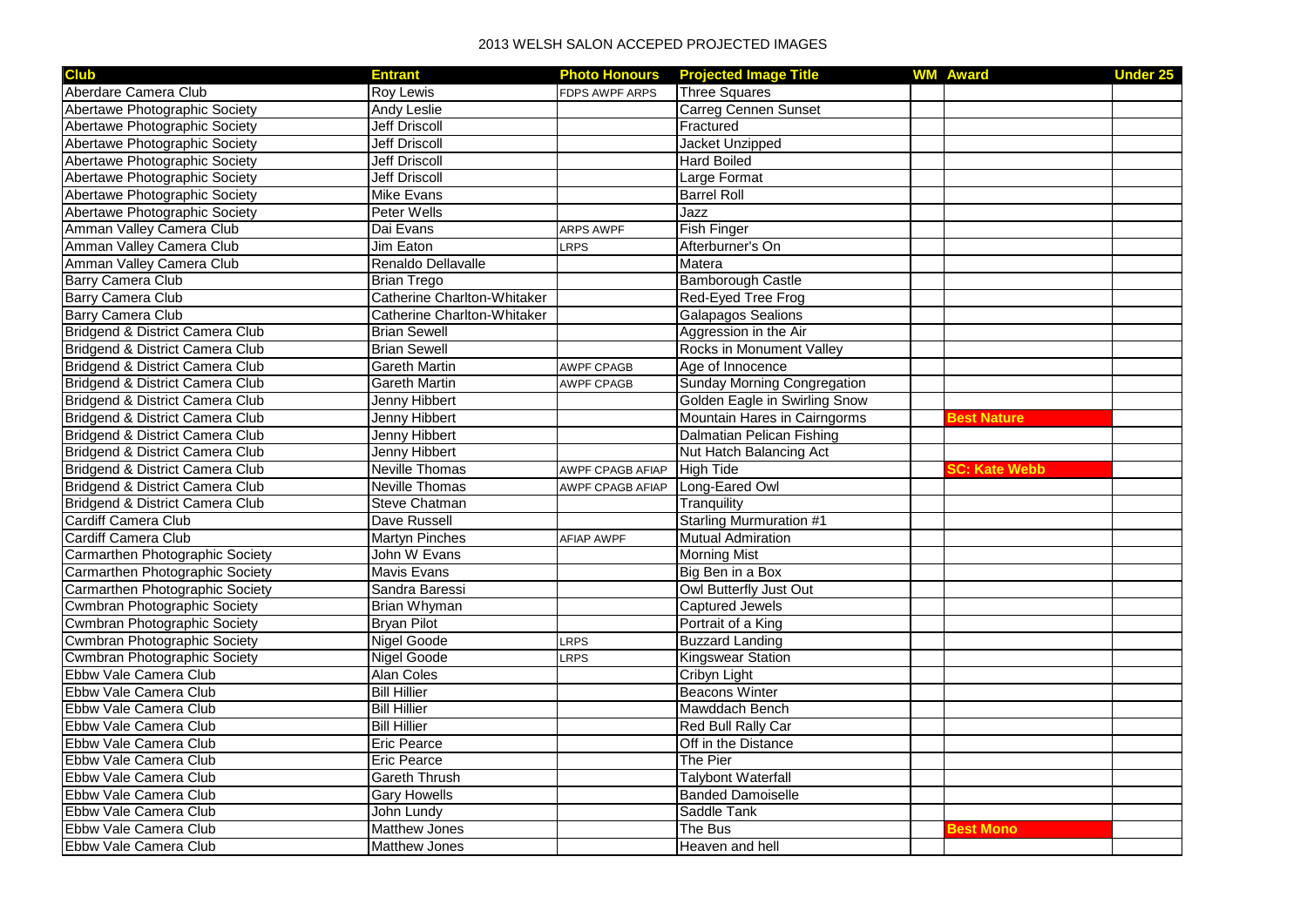## 2013 WELSH SALON ACCEPED PROJECTED IMAGES

| Ebbw Vale Camera Club<br><b>Matthew Jones</b><br>Raglan Warrior                                               |                        |    |
|---------------------------------------------------------------------------------------------------------------|------------------------|----|
| Ebbw Vale Camera Club<br>Matthew Jones<br>The Train                                                           |                        |    |
| Decisions<br>Ebbw Vale Camera Club<br>Nick Eady                                                               |                        |    |
| Happisburgh Lighthouse<br>Ebbw Vale Camera Club<br><b>Ron Lines</b>                                           | <b>SC: Phil Davies</b> |    |
| Ebbw Vale Camera Club<br>Ron Lines<br>Raglan Castle                                                           |                        |    |
| Sam Warr<br>The Victorian Gentleman<br>Ebbw Vale Camera Club                                                  | <b>Jnder 25 award</b>  | 16 |
| Ebbw Vale Camera Club<br><b>Tony Wilkins</b><br><b>Psychedelic Standard</b>                                   |                        |    |
| Towers of Faith<br>Gwynfa Camera Club<br>Alan Shepherd<br>ARPS AWPF AFIAP                                     |                        |    |
| Gwynfa Camera Club<br>Gwynfryn Jones<br>Gazing from the Pier<br>łС.                                           |                        |    |
| ŦС<br>Gwynfa Camera Club<br>Waiting for Van Gogh<br>Gwynfryn Jones                                            |                        |    |
| <b>Best Colour</b><br>Gwynfa Camera Club<br>Leigh Woolford<br>Blue Ice, Jokulsarlon<br><b>AWPF AFIAP</b>      |                        |    |
| Kingfisher<br>Gwynfa Camera Club<br>Steve Littlewood<br><b>AWPF</b>                                           |                        |    |
| Val Shepherd<br>Desolate Fan Gyhirych<br>Gwynfa Camera Club<br><b>AWPF AFIAP</b>                              |                        |    |
| Val Shepherd<br>Sea Mist at Selsey<br>Gwynfa Camera Club<br><b>AWPF AFIAP</b>                                 |                        |    |
| Inn Focus Group<br>Coltrane Koh<br>Bone Or Your Life<br><b>HC</b><br>NM.                                      |                        |    |
| Inn Focus Group<br>Coltrane Koh<br>The Dark Knight                                                            |                        |    |
| Inn Focus Group<br><b>Coltrane Koh</b><br><b>Polar Express</b>                                                |                        |    |
| Inn Focus Group<br><b>Gerwyn Williams</b><br><b>Winter Raptor</b>                                             | <b>SC: Graeme Webb</b> |    |
| Inn Focus Group<br><b>Tom Dee</b><br><b>Frontier Man</b><br>NΜ                                                |                        |    |
| <b>Gerwyn Williams</b><br>Inn Focus Group<br><b>Blue Belle Wood</b>                                           |                        |    |
| Inn Focus Group<br><b>Gerwyn Williams</b><br>In Tandem                                                        |                        |    |
| Inn Focus Group<br>lan Munro<br>One Marazion Morning<br>N <sub>M</sub><br>HC.                                 |                        |    |
| lan Munro<br><b>Smokey Tales</b><br>Inn Focus Group                                                           |                        |    |
| Inn Focus Group<br>lan Munro<br>At the Wheel                                                                  |                        |    |
| <b>Nick Walton</b><br>The Calling<br>Inn Focus Group<br>ΝN                                                    |                        |    |
| <b>The Portal</b><br>Inn Focus Group<br><b>Nick Walton</b>                                                    |                        |    |
| Perch Rock<br>Inn Focus Group<br>Nick Walton                                                                  |                        |    |
| A Welcome Cooler<br>Inn Focus Group<br><b>Steve Langton</b><br>ΝM                                             |                        |    |
| Inn Focus Group<br>Phil Morgan<br>Water Vole<br>ΝN                                                            |                        |    |
| Inn Focus Group<br>Phil Morgan<br><b>Seeing Double</b>                                                        |                        |    |
| Inn Focus Group<br>School in Ghana<br>Steve Langton                                                           |                        |    |
| <b>Bear Rock</b><br>Inn Focus Group<br>Tom Dee                                                                |                        |    |
| <b>Arthur Mallett</b><br>Llanelli Photographic Society<br>Matterhorn<br><b>AWPF</b>                           |                        |    |
| Llanelli Photographic Society<br>Swiss Morn<br><b>Arthur Mallett</b><br><b>AWPF</b>                           |                        |    |
| Blue, Green and Yellow<br>Llanelli Photographic Society<br><b>Clive Martin</b>                                |                        |    |
| Llanelli Photographic Society<br>Alone!<br><b>Graham Harries</b>                                              |                        |    |
| Mid Wales Wind Farm<br>Merthyr Tydfil Camera Club<br>Robert Lloyd<br>FRPS EFIAP DPAGB                         |                        |    |
| Merthyr Tydfil Camera Club<br><b>Robert Lloyd</b><br><b>New Energy</b><br>FRPS EFIAP DPAGB                    |                        |    |
| Merthyr Tydfil Camera Club<br>Seven Minutes to 10<br>Roger Derbyshire                                         |                        |    |
| Mumbles & West Cross Photographic Society<br><b>Paul Branchflower</b><br>Mike                                 |                        |    |
| Neath & District Photographic Society<br><b>Cliff Emery</b><br>Life of a Dandelion 2                          |                        |    |
| Neath & District Photographic Society<br><b>Cliff Emery</b><br>Going Home                                     |                        |    |
| David L Edwards<br>Whooper Swans in Flight<br>Neath & District Photographic Society                           |                        |    |
| Neath & District Photographic Society<br>David L Edwards<br><b>Fish Eagle Wading</b>                          |                        |    |
| Neath & District Photographic Society<br>Linda Cowen<br>Flying in to Roost<br><b>CPAGB AFIAP</b>              |                        |    |
| Neath & District Photographic Society<br><b>Linda Cowen</b><br><b>Elephant Greeting</b><br><b>CPAGB AFIAP</b> |                        |    |